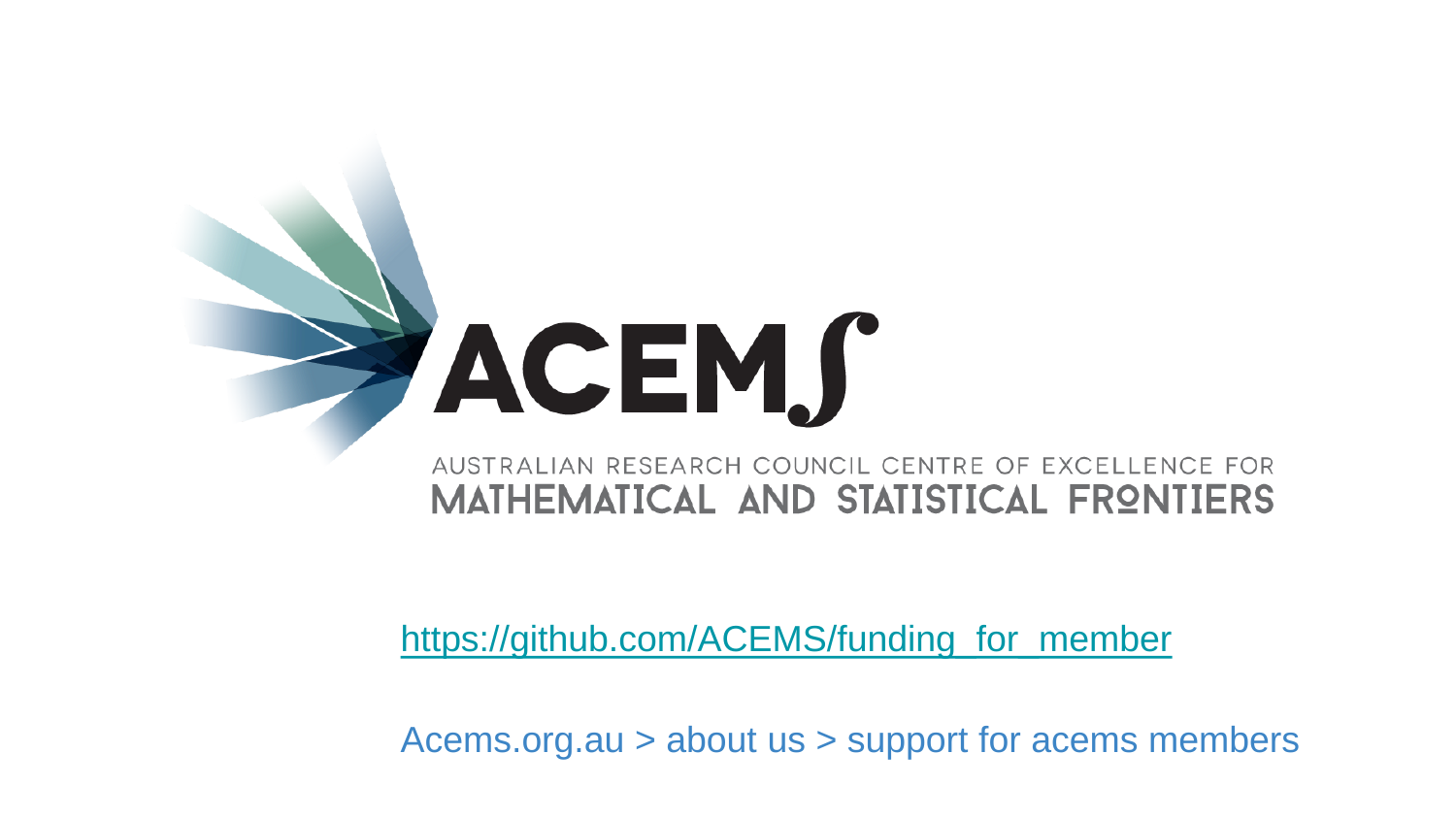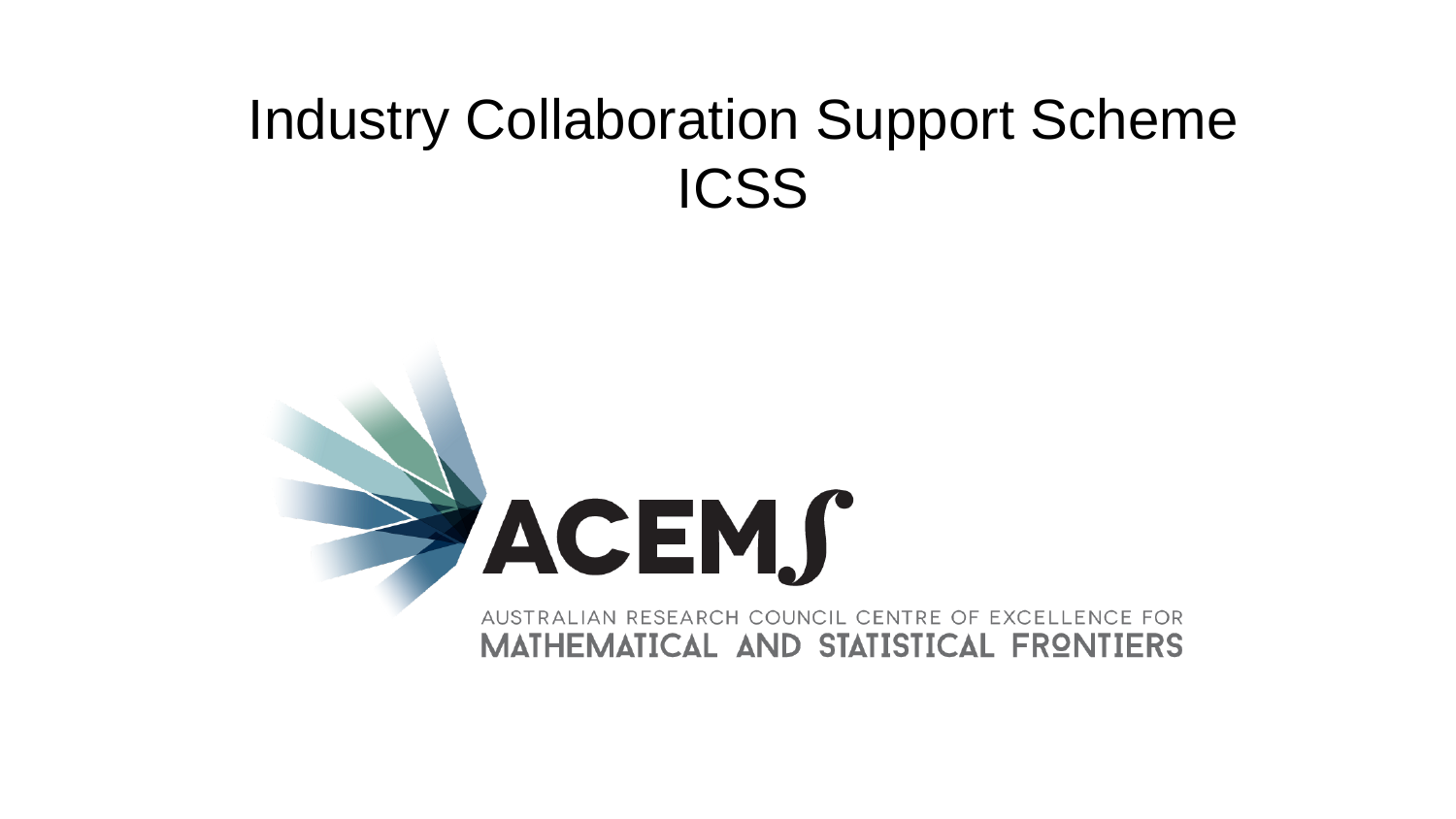### Industry Affiliate Member **Partner Organisations**







**Australian Government Australian Taxation Office** 



Supported by the Queensland Academy of Sport







**Australian Government** 

**Department of Defence** Science and Technology











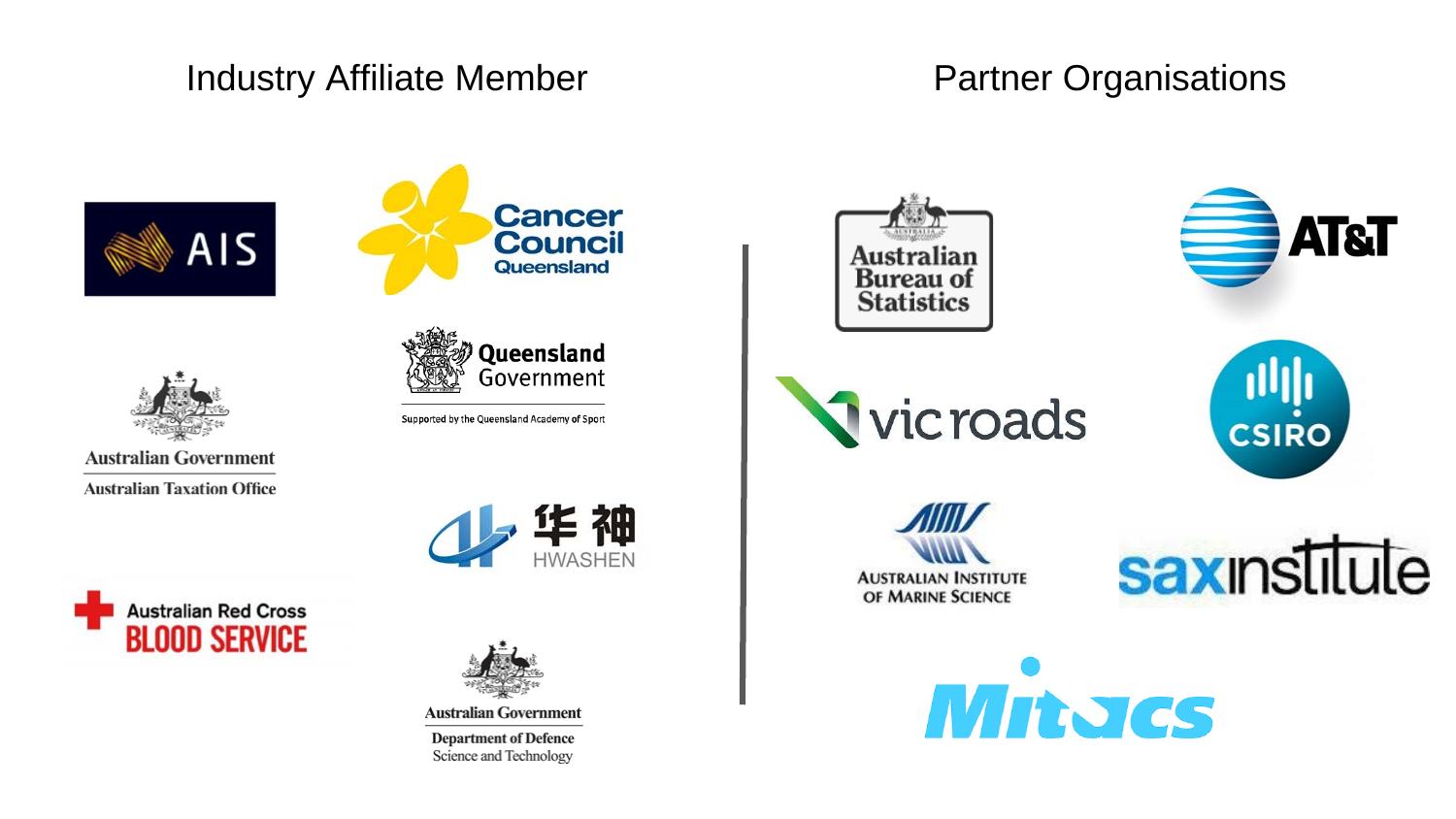### Industry Collaboration and Research Support Scheme Funding Timeline



#### Establish Project

Find an indus try partner to work with (ICSS only) and es tablis h your res earch goals . Develop your budget and write your impact s tatement. Seek approval from your node.

#### Submit Application to Executive Committee

Send your application to the [indus try@ acems .org.au](mailto:industry@acems.org.au) . The application will be tabled at the following EC meeting and res ult advis ed s oon after

#### Conduct your Research Project

Contact your node admin as to where to charge your expens es to. Carry out your project in accordance with your propos al.

#### Project Finish and Reporting

Once your project is completed, s ubmit your final report and invoice to ACEMS COO and enter your project details in the Reportal in order for funds to be releas ed back to your node.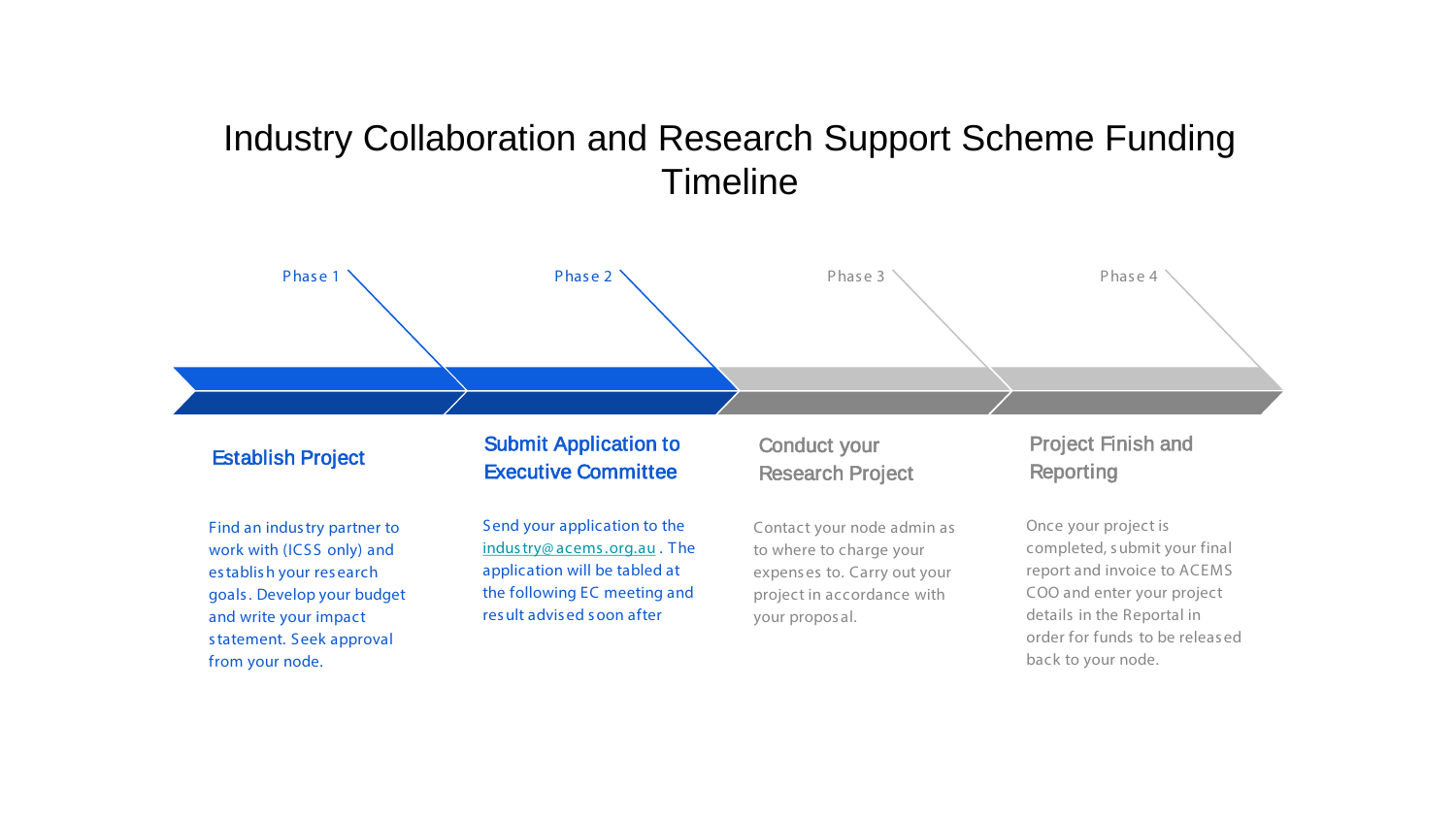### **INTENT**

Encourage collaboration between ACEMS Partners (PO), Industry Affiliate Members (IAM) and other new key industry or government stakeholders.

#### **OBJECTIVE**

- Support strategic initiatives, with particular emphasis on increasing ACEMS impact;
- Facilitate collaborations between ACEMS POs and IAM;
- Support projects with new industry collaborators;
- Expand the reach of ACEMS research into industry;
- Demonstrate applied projects that align with ACEMS 4 research themes.

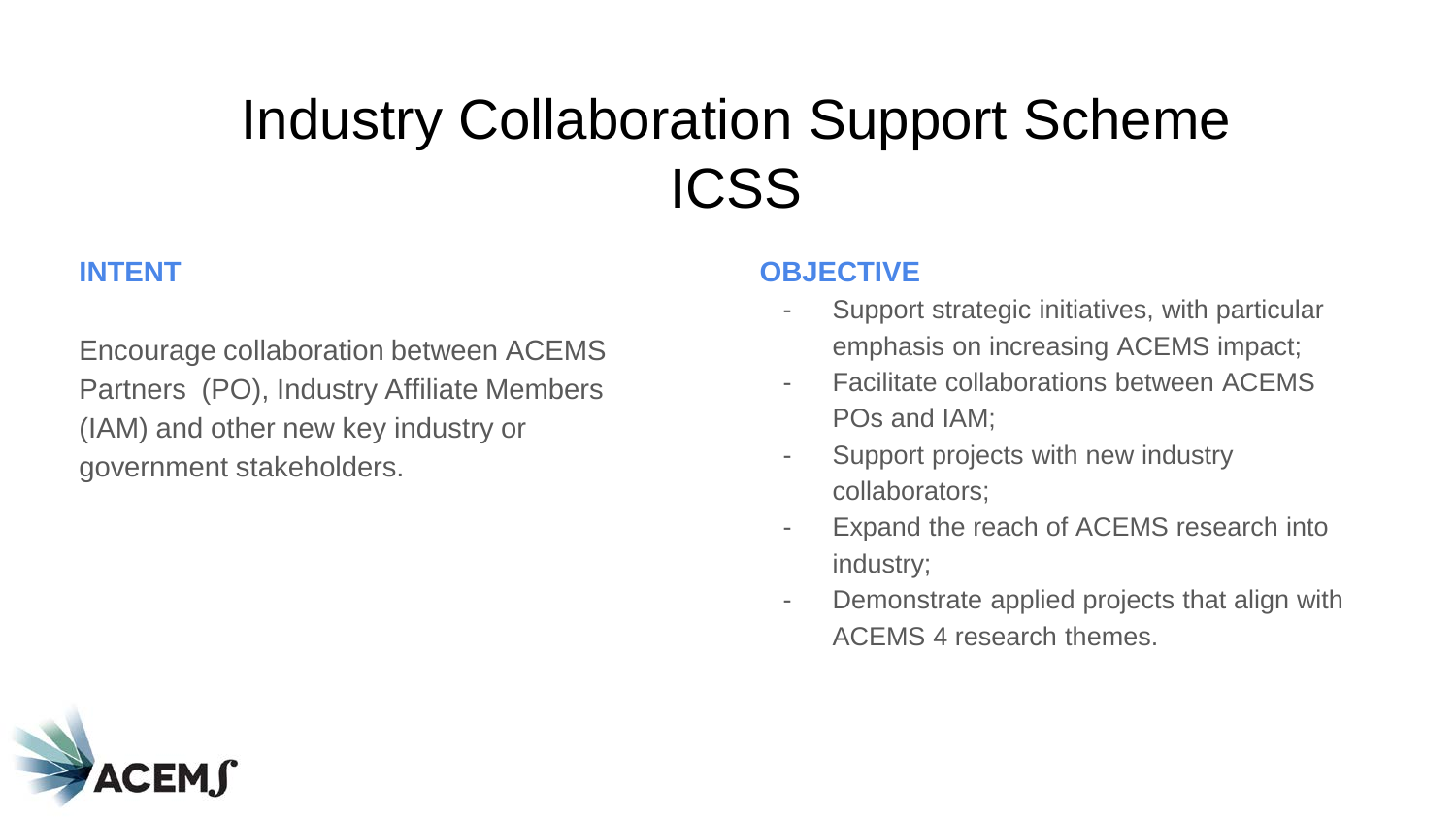### **ELIGIBILITY**

- Be an ACEMS member
- Have an industry partner (existing IAM, PO or a new partner)
- Not have reached the total annual limit of funding allowed per person under the scheme (\$40,000 pa)
- Have submitted reports for past funding on time
- Be up to date with all ACEMS reporting

If your collaborator is not already an Industry Affiliate Member. Contact the Stakeholder Engagement Officer [\(industry@acems.org.au](mailto:industry@acems.org.au) or [jessie.roberts@qut.edu.au\)](mailto:jessie.roberts@qut.edu.au)

#### **HOW TO APPLY**

- Complete the **ICSS** Application Form available on the ACEMS Resources Page
- Include a detailed Project Description and a 1/2 page Impact Strategy for your project
- Letter of support from your Industry Partner
- Seek approval by your node leader

Applications can be made at any time, and should be emailed to [industry@acems.org.au](mailto:industry@acems.org.au) for submission to the Executive Committee (EC)

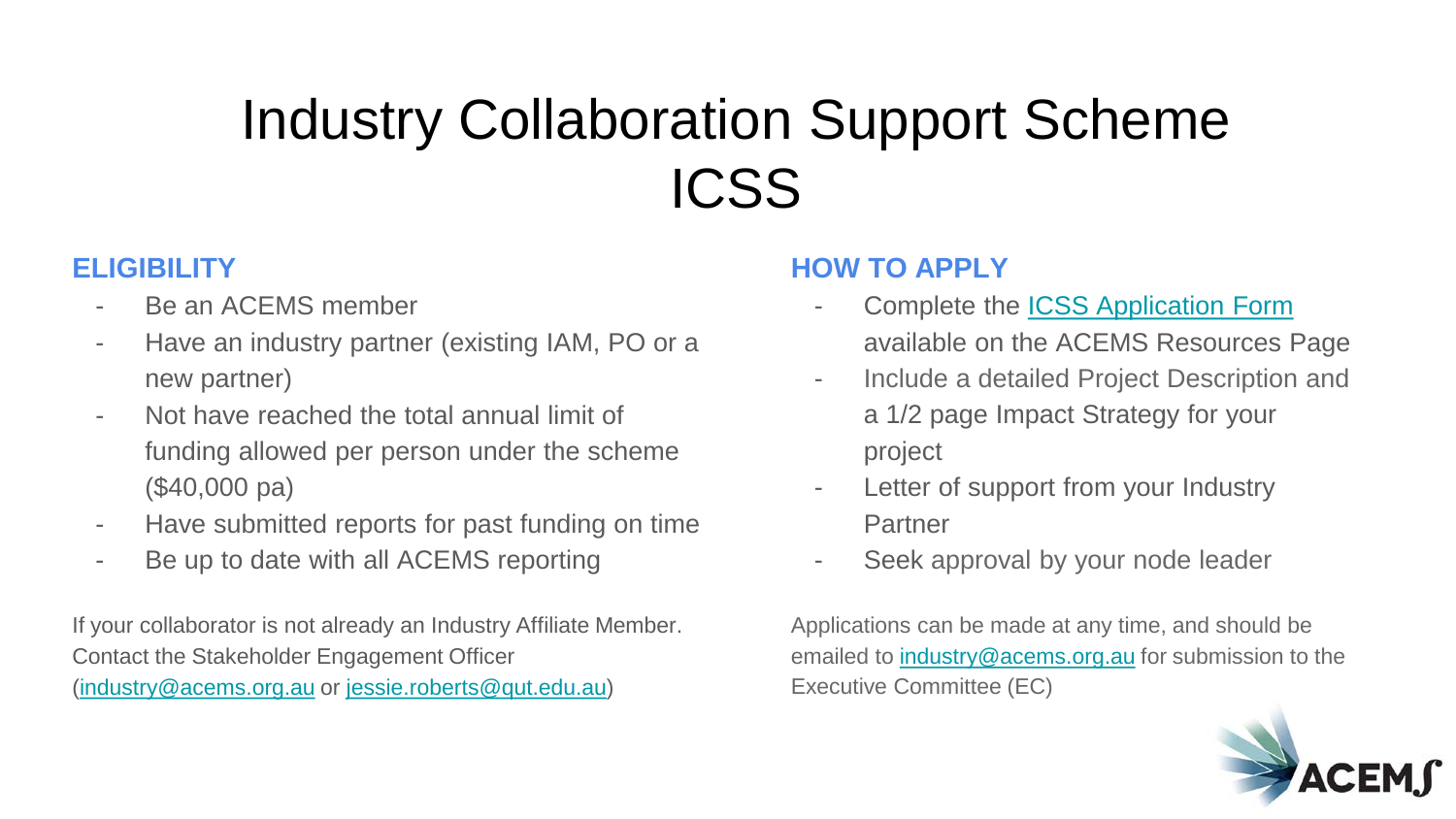### **BUDGETS**

- The Project cannot exceed \$20,000.
- The applicant/co-applicant cannot exceed the total amount of funding of \$40,000 per person per annum.
- The budget details each expense item and in the case of cross node applications, which node the expenses will be paid from.

#### **REPORTING**

- Reports must be submitted within ONE month of completion of the project
- Final Report and Financial Acquittal Form can be found on the ACEMS resources page
- Nodes are to invoice ACEMS Central at The University of Melbourne for reimbursement.
- Details must be entered into the ACEMS Reportal before funds will be released